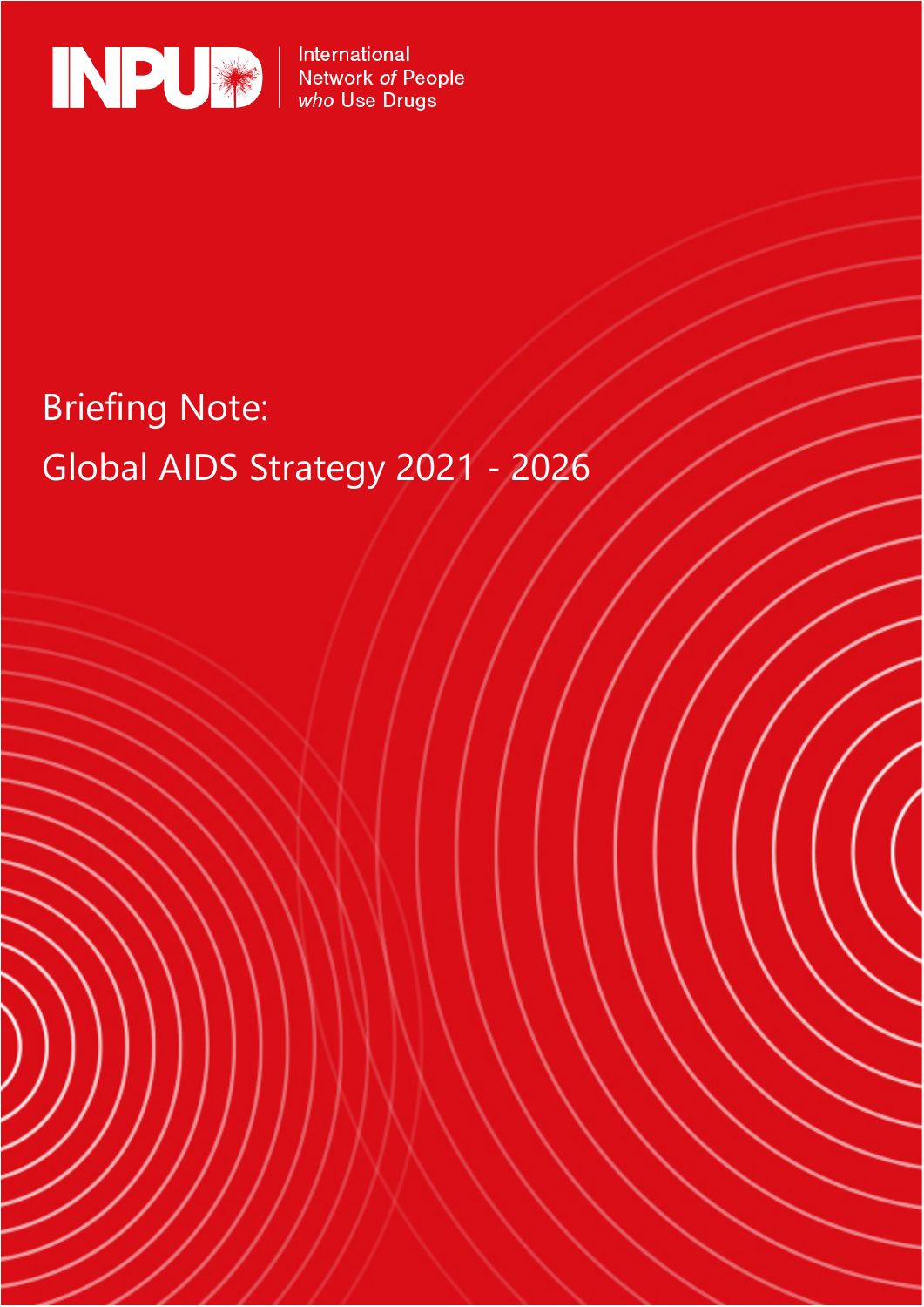

### Briefing Note: Global AIDS Strategy 2021-2026

#### The New Global AIDS Strategy (and why we should care)

At its 47th meeting, the UNAIDS Programme Coordinating Board (PCB) adopted a new strategy to end the AIDS epidemic as a public health threat by 2030. The PCB is made of 22 Member States, elected from among the Member States of the Cosponsoring Organizations. Five non-governmental organizations, three from developing countries and two from developed or transitioning countries, are also invited to participate in meetings of the PCB but without the right to take part in the formal decision-making process and without the right to vote.

The UNAIDS 2016-2021 Strategy is one of the first in the United Nations system to be aligned with the Sustainable Development Goals, which sets the framework for global development policy over the next 15 years. The new global AIDS strategy will serve as a road map for the whole world, guiding key stakeholders to ensure effective country-led AIDS responses.

The strategy was developed through a datadriven and consultative process involving the UNAIDS staff, the Cosponsors, civil society, people living with HIV and key populations, young people, faith institutions, ministers of health, finance, and gender and parliamentarians, scientists, donors, and the private sector.

With new global targets for 2025 and resource needs estimates, the new strategy will also shape the next United Nations General [Assembly High-Level Meeting on Ending AIDS](https://www.unaids.org/en/resources/presscentre/pressreleaseandstatementarchive/2021/february/high-level-meeting#:%7E:text=General%20Assembly%20dec-,GENEVA%2C%2025%20February%202021%E2%80%94UNAIDS%20welcomes%20the%20United%20Nations%20General,8%20to%2010%20June%202021.&text=The%20high%2Dlevel%20meeting%20will%20take%20place%20as%20the%20world,and%2025%20years%20of%20UNAIDS.) (HLM) and its Political Declaration, to be held on 8-10 June 2021.

**The three strategic priorities set by the document are:**

- 1. To maximize equitable and equal access to comprehensive peoplecentered HIV services.
- 2. To break down legal and societal barriers to achieving HIV outcomes.
- 3. To fully resource and sustain HIV responses and integrate them into systems for health, societal protection and humanitarian settings.

Advocates have been analyzing the strategy to identify how it can be used to advance advocacy priorities. This brief outlines some of the targets set by the strategy that may be helpful for people who use drugs and the organizations representing their interests.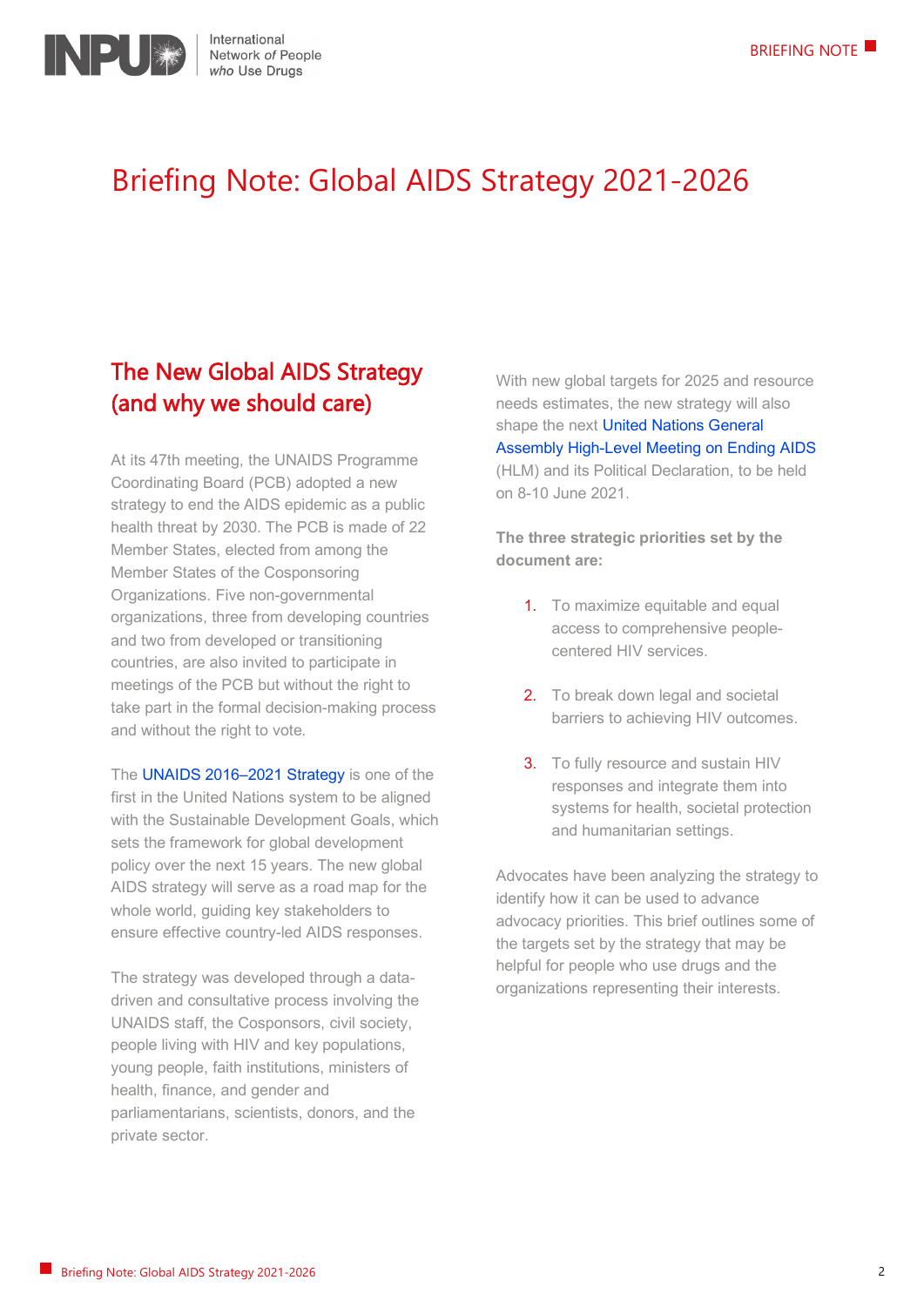

#### What we can use to move our agenda forward

The strategy set a series of testing and treatment targets to be achieved for all subpopulations and age groups, including 95% of women of reproductive age to have their HIV and sexual and reproductive health service needs met; 95% of pregnant and breastfeeding women living with HIV to have suppressed viral loads; and 95% of HIV-exposed children to be tested by 2025. Although these targets are not population specific, advocates and activists can use them to ensure implementation of policies to end AIDS are equitable and include women who use drugs, who often face discrimination by policymakers and health providers.

Essential for our community is a series of '10- 10-10 targets' which seek:

- 1. Less than 10% of countries have punitive legal and policy environments that deny or limit access to services,
- 2. Less than 10% of people living with HIV and key populations experience stigma and discrimination,
- 3. Less than 10% of women, girls, people living with HIV and key populations experience gender inequality and violence.

These targets will require us to be vigilant and document possible violations or progress toward each objective. Country legislation can be analysed to emphasise examples of policies which go against the first objective. It will be necessary to put in place mechanisms to document stigma, discrimination, gender inequality, and violence from the point of view of key populations.

These targets translate into several subobjectives that are highly relevant to people who use drugs, including

- 1. Less than 10% of countries criminalising sex work, possession of small amounts of drugs, same-sex behavior and HIV transmission, exposure or non-disclosure by 2025,
- 2. Less than 10% of key populations experiencing physical or sexual violence by 2025,
- 3. Less than 10% of key populations (i.e., gay and bisexual men, sex workers, transgender people, people who inject drugs and prisoners) reporting stigma and discrimination by 2025, and
- 4. Less than 10% of law enforcement officers report negative attitudes towards key populations by 2025.

These targets will also require vigilance by pushing for a clear definition of what constitutes a small amount of drugs, a community-led monitoring mechanism to document physical and sexual violence, stigma, discrimination, as well as a way to assess attitudes by law enforcement to achieve the 10% target.

The strategy includes some specific provisions that are extremely important as they aim at 90% of people who inject drugs having access to comprehensive harm reduction services integrated or linked to hepatitis C, HIV, and mental health services, as well as at 80% of service delivery for HIV prevention programs for key populations and women to be delivered by community-, key population-and women-led organizations. Although this target does not have a clear deadline (e.g., 2025), it goes beyond the old target set by the 2016 Political Declaration and can be used as a powerful tool to influence funding decisions, including country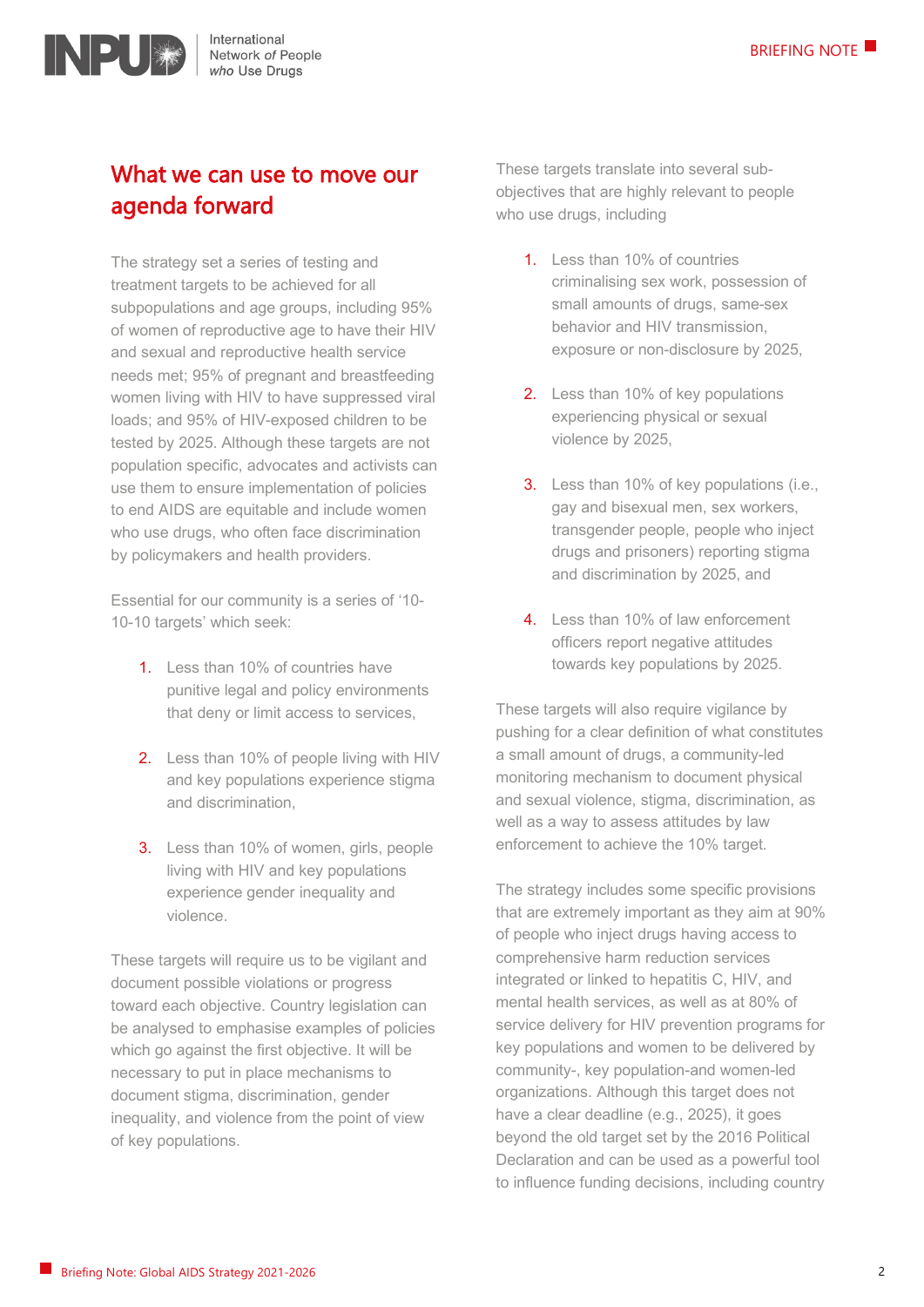

International Network of People who Use Drugs

dialogues starting right now, as well as influence the rest of Global Fund-funded projects and programs.

Achieving the goals and targets of the new Strategy requires that annual HIV investments in low- and middle-income countries rise to a peak of US\$ 29 billion (in constant 2019 dollars) by 2025. The strategy also set new targets to improve the social enabling environment, which will need to reach US\$ 3.1 billion per year by 2025.

#### **Conclusions**

All official documents from UN agencies can provide quotable material and targets to move our advocacy agenda forward. However, most of these documents are just paper exercises as they are not attached to specific financial commitments from member states (though there are 2025 funding targets). Unless we decide to use them to hold the signatories accountable (for the UNAIDS strategy, that means all 193 countries that are members of the United Nations since the document was unanimously approved), this strategy will not produce much change and progress.

We should also be aware that we are very far from where we need to be. For example, despite the commitment to ensure that at least 30% of all service delivery is community-led by 2030, only 3.3% of HIV funds went to programs for people who inject drugs between 2010 and 2014. [Harm Reduction International's Global](about:blank)  [State of Harm Reduction](about:blank) reported that harm reduction funding in low- and middle-income countries amounted to USD \$188 million, just 13% of the \$1.5 billion per year UNAIDS estimates as necessary for an adequate harm reduction response.

Setting a 90% target of people who use drugs having access to harm reduction services comes at no cost for UNAIDS and will likely

fade away unless we act upon it. Engaging in budget monitoring activities while pushing financing organizations like the Global Fund and PEPFAR to honor these commitments should become one of our key advocacy priorities. At the same time, we shouldn't expect countries to establish a credible monitoring mechanism to measure progress toward the "10-10-10" targets, which means that community-led monitoring of the criminalization of drug use and possession as well as stigma, violence, discrimination, and negative attitude by law enforcement should also become one of the key priorities for us as a community.